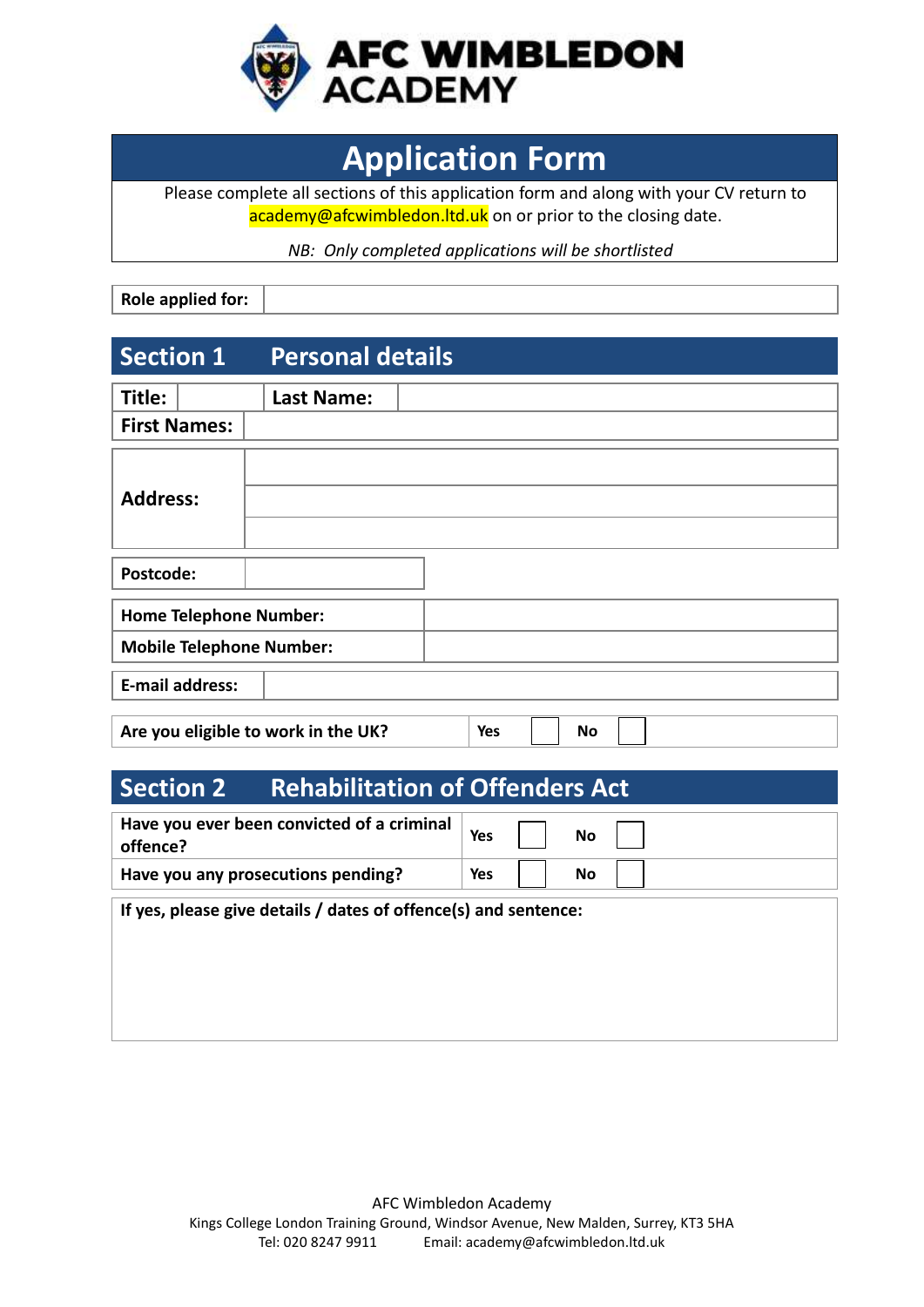

### **Section 3 BAME Declaration**

The Football League has introduced positive action measures aimed at tackling the underrepresentation of coaches and managers from Black, Asian and Minority Ethic (BAME) backgrounds. New regulations require clubs to shortlist at least one suitably qualified BAME candidate (where an application has been received) for all roles in Academy football that require a UEFA A or UEFA B Licence.

|           | Do you consider your ethnicity to fall within one of the following definitions?<br><b>Black</b> | <b>YES</b> |  |
|-----------|-------------------------------------------------------------------------------------------------|------------|--|
| $\bullet$ | Asian<br>Other Minority Ethnic (any other ethnic group that is not 'White British')             | <b>NO</b>  |  |

| <b>Section 4</b>      | <b>Education and Training</b> |                                                                             |
|-----------------------|-------------------------------|-----------------------------------------------------------------------------|
| <b>Dates Attended</b> | Name of School /<br>Provider  | <b>Examinations / Training Undertaken</b><br><b>Qualifications Obtained</b> |
|                       |                               |                                                                             |
|                       |                               |                                                                             |
|                       |                               |                                                                             |
|                       |                               |                                                                             |
|                       |                               |                                                                             |
|                       |                               |                                                                             |
|                       |                               |                                                                             |
|                       |                               |                                                                             |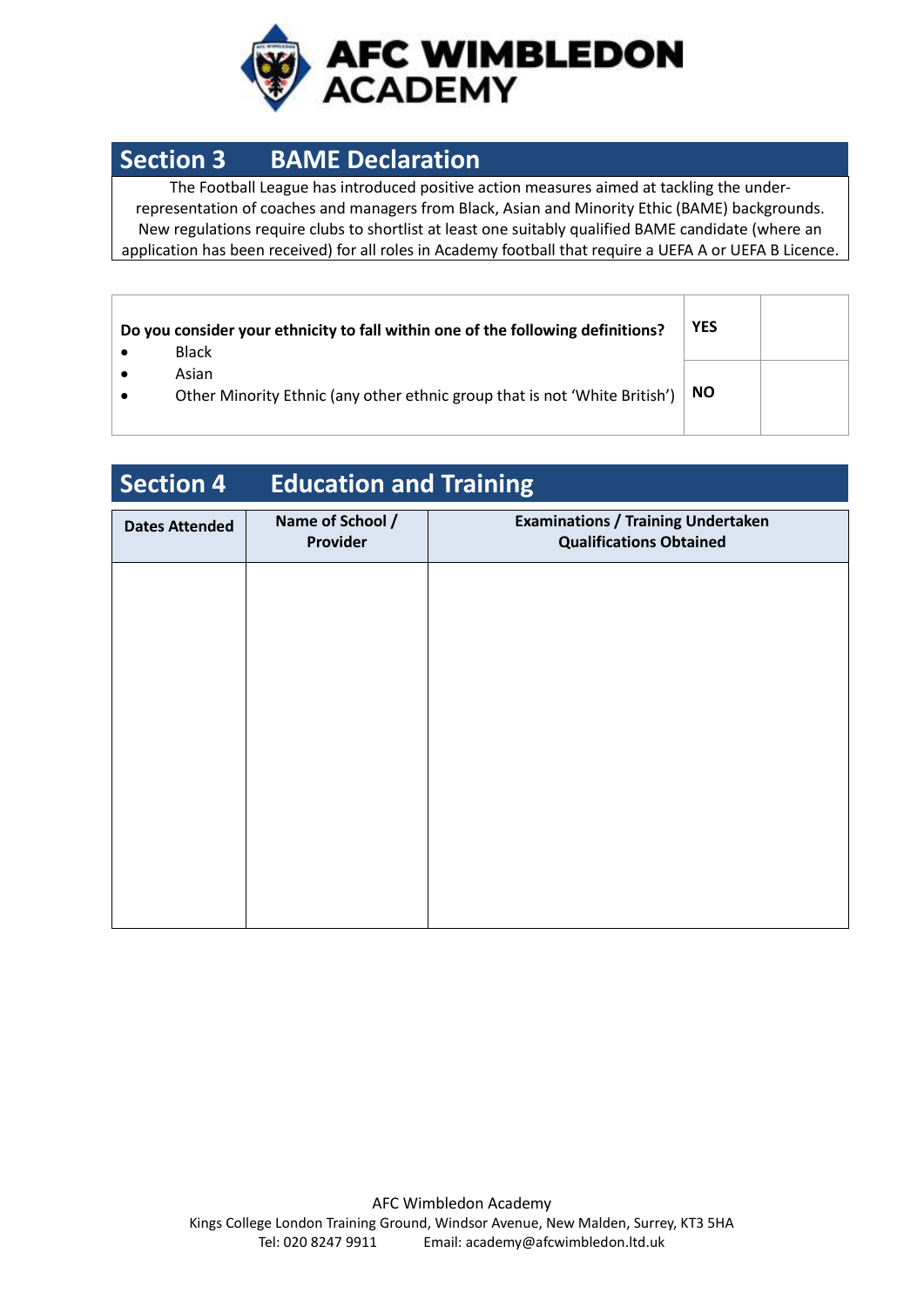

### **Section 5 Employment Record**

#### **Please list chronologically, starting with current or last employer**

| NAME OF EMPLOYER | <b>FROM</b> | <b>TO</b> | <b>JOB TITLE</b> | <b>REASON FOR LEAVING</b> |
|------------------|-------------|-----------|------------------|---------------------------|
|                  |             |           |                  |                           |
|                  |             |           |                  |                           |
|                  |             |           |                  |                           |
|                  |             |           |                  |                           |
|                  |             |           |                  |                           |
|                  |             |           |                  |                           |
|                  |             |           |                  |                           |

# **Section 6 Personal Statement**

Please tell us, in under 500 words, why you're interested in this position and what knowledge, skills and attributes you'd bring to the job: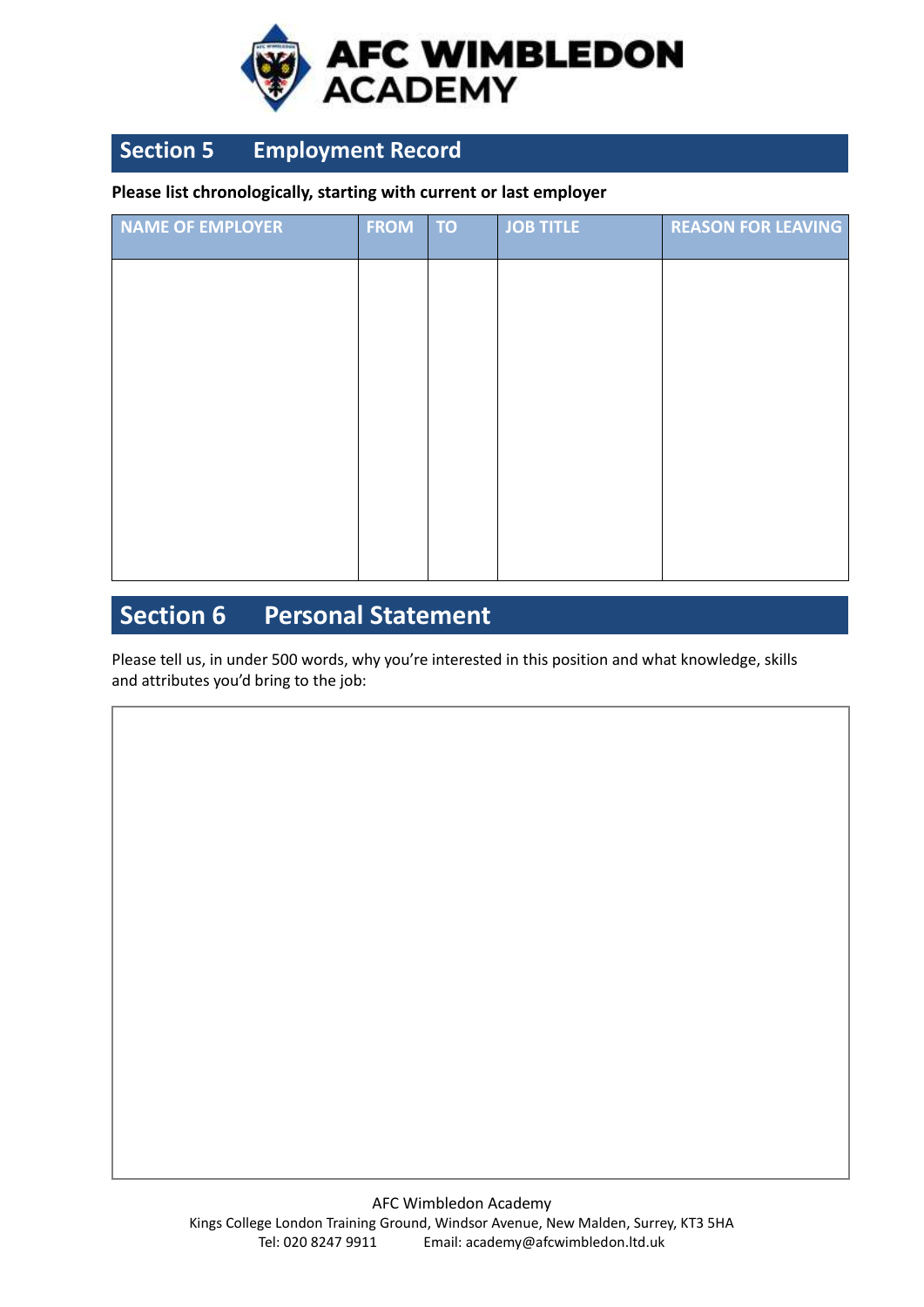

AFC Wimbledon Academy Kings College London Training Ground, Windsor Avenue, New Malden, Surrey, KT3 5HA Tel: 020 8247 9911 Email: academy@afcwimbledon.ltd.uk